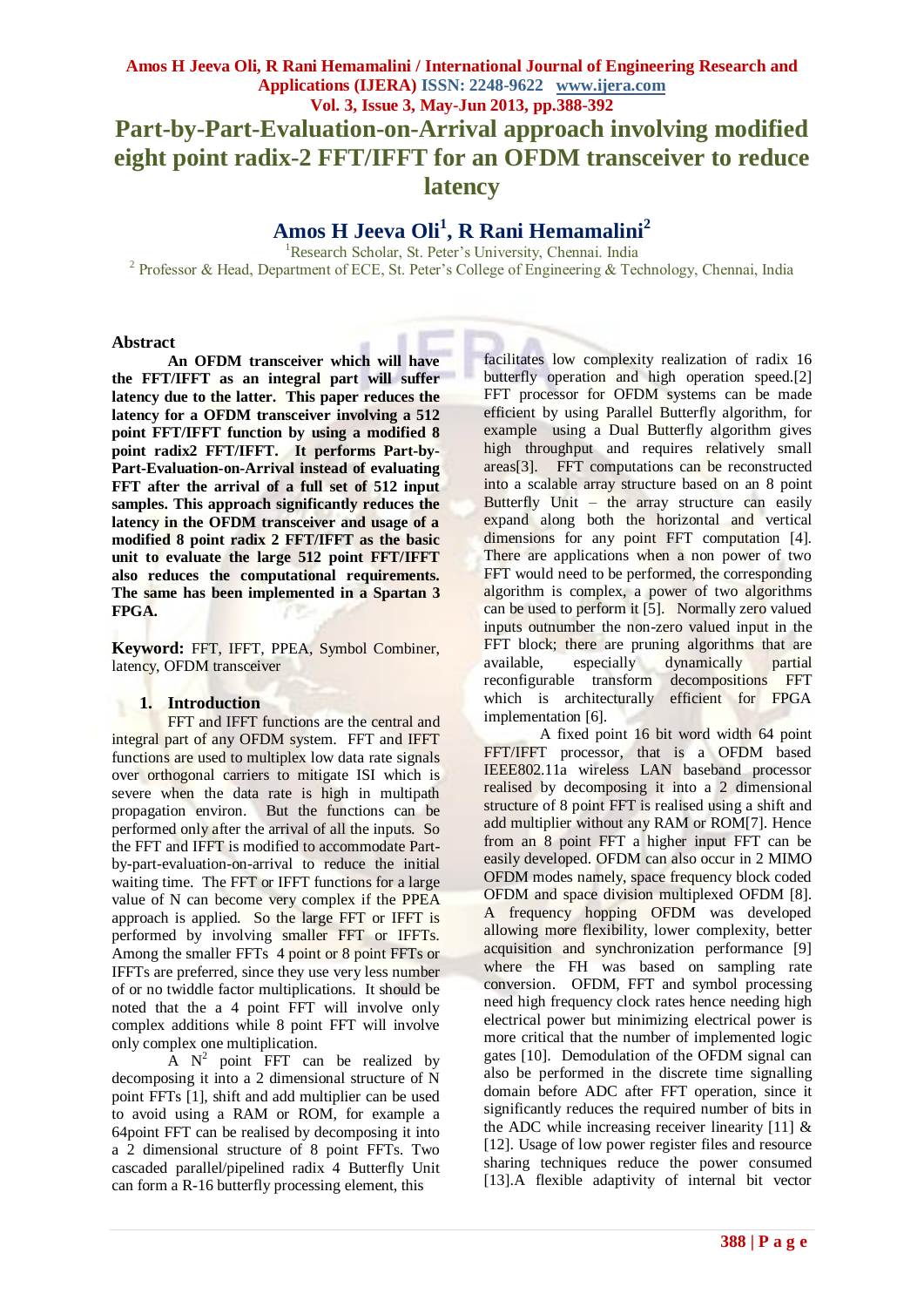widths when a IFFT/FFT is performed was analysed [14].

#### **2. Symbol Combiner**

Conventionally, if FFT/IFFT needs to be performed on the incoming symbols they are received and are either shuffled or not shuffled depending on whether decimation is done in the time domain or frequency domain. In this paper decimation in the time domain is preferred, hence incoming symbols are operated upon and 8 different real and imaginary outputs are generated & stored only to be retrieved after a given time delay to be added with the 8 real and imaginary outputs generated then. The real and imaginary values which are accumulated at 8 different equi-spaced instants of time are normally stored and retrieved in & from a memory with negligible retrieval and restorage time. The tables given below define how symbol combiner operates on a given input symbol. If the input to the symbol combiner of a FFT function at a given instant of time is given by xr+jxi, then the 8 outputs of the symbol combiner will be xr:(0), xi:(1), -xr:(2), -xi:(3),  $0.707*(x + x)$ :(4),  $0.707*(x - x_i):(5)$ ,  $-0.707(x + x_i):(6)$  and  $-0.707(x - x_i)$  $xi$ ):(7). If the inputs are denoted as a, b, c, d, e, f, g and h and the outputs as A, B, C, D, E, F and H the below table describes how every input goes to the symbol combiner and produces values that are routed to the corresponding output, that is which output of the symbol combiner is assigned and accumulated location, both for real and imaginary.

| <b>FFT</b>   | <b>Real Input</b> |                |                  |                  |                  |                  |                |                           |  |
|--------------|-------------------|----------------|------------------|------------------|------------------|------------------|----------------|---------------------------|--|
| O/P          | a                 | $\mathbf b$    | $\mathbf{C}$     | $\rm d$          | e                | $\mathbf f$      | g              | $\boldsymbol{\mathrm{h}}$ |  |
| A            | $\overline{0}$    | $\overline{0}$ | $\overline{0}$   | $\boldsymbol{0}$ | $\boldsymbol{0}$ | $\boldsymbol{0}$ | $\overline{0}$ | $\boldsymbol{0}$          |  |
| B            | $\boldsymbol{0}$  | $\overline{4}$ | $\mathbf{1}$     | 7                | $\overline{c}$   | 6                | 3              | 5                         |  |
| $\mathsf{C}$ | $\boldsymbol{0}$  | $\mathbf{1}$   | $\overline{c}$   | 3                | $\overline{0}$   | $\mathbf{1}$     | $\overline{c}$ | 3                         |  |
| D            | $\boldsymbol{0}$  | 7              | 3                | $\overline{4}$   | $\overline{c}$   | 5                | $\mathbf{1}$   | 6                         |  |
| E            | $\overline{0}$    | $\overline{c}$ | $\boldsymbol{0}$ | $\overline{c}$   | $\boldsymbol{0}$ | $\overline{2}$   | $\overline{0}$ | $\overline{c}$            |  |
| $\mathbf F$  | $\overline{0}$    | 6              | $\mathbf{1}$     | 5                | $\overline{c}$   | $\overline{4}$   | 3              | 7                         |  |
| G            | $\boldsymbol{0}$  | 3              | $\overline{c}$   | $\mathbf{1}$     | $\boldsymbol{0}$ | 3                | $\overline{c}$ | $\mathbf{1}$              |  |
| H            | $\overline{0}$    | 5              | 3                | 6                | $\overline{c}$   | 7                | $\mathbf{1}$   | $\overline{4}$            |  |

| <b>FFT</b>              | <b>Imaginary</b> Input |                  |                  |                          |                |                          |                  |                          |  |
|-------------------------|------------------------|------------------|------------------|--------------------------|----------------|--------------------------|------------------|--------------------------|--|
| O/P                     | a                      | b                | $\mathbf c$      | $\rm d$                  | e              | $\mathbf f$              | g                | h                        |  |
| $\boldsymbol{A}$        | $\mathbf{1}$           | $\mathbf{1}$     | $\mathbf{1}$     | $\mathbf{1}$             | $\mathbf{1}$   | $\mathbf{1}$             | $\mathbf{1}$     | $\mathbf{1}$             |  |
| B                       | $\mathbf{1}$           | 7                | $\overline{c}$   | 6                        | 3              | 5                        | $\boldsymbol{0}$ | $\overline{\mathcal{L}}$ |  |
| $\overline{C}$          | $\mathbf{1}$           | $\overline{c}$   | 3                | $\boldsymbol{0}$         | $\mathbf{1}$   | $\overline{c}$           | 3                | $\boldsymbol{0}$         |  |
| D                       | $\mathbf 1$            | 6                | $\boldsymbol{0}$ | 7                        | 3              | $\overline{\mathcal{L}}$ | $\overline{c}$   | 5                        |  |
| E                       | $\mathbf{1}$           | 3                | $\mathbf{1}$     | 3                        | $\mathbf{1}$   | 3                        | $\mathbf{1}$     | 3                        |  |
| $\overline{\mathrm{F}}$ | $\mathbf{1}$           | 5                | $\overline{c}$   | $\overline{\mathcal{L}}$ | 3              | $\overline{7}$           | $\boldsymbol{0}$ | 6                        |  |
| G                       | $\mathbf{1}$           | $\boldsymbol{0}$ | 3                | $\overline{c}$           | $\mathbf{1}$   | $\overline{0}$           | $\overline{3}$   | $\overline{c}$           |  |
| H                       | $\mathbf{1}$           | $\overline{4}$   | $\boldsymbol{0}$ | 5                        | $\overline{3}$ | 6                        | $\overline{c}$   | 7                        |  |

Similarly the inputs for a IFFT function is given by A, B, C, D, E, F and H and the outputs by a, b, c, d, e, f, g and h.

| <b>IFFT</b>  | Real Input       |                |                  |                          |                  |                           |                  |                  |  |
|--------------|------------------|----------------|------------------|--------------------------|------------------|---------------------------|------------------|------------------|--|
| O/P          | A                | $\bf{B}$       | $\mathbf C$      | D                        | E                | $\boldsymbol{\mathrm{F}}$ | G                | H                |  |
| $\rm{a}$     | $\boldsymbol{0}$ | $\overline{0}$ | $\boldsymbol{0}$ | $\boldsymbol{0}$         | $\boldsymbol{0}$ | $\boldsymbol{0}$          | $\boldsymbol{0}$ | $\boldsymbol{0}$ |  |
| $\mathbf b$  | $\overline{0}$   | 5              | 3                | 6                        | $\overline{c}$   | $\overline{7}$            | $\mathbf{1}$     | 4                |  |
| $\mathbf{C}$ | $\overline{0}$   | 3              | $\overline{c}$   | $\mathbf{1}$             | $\boldsymbol{0}$ | $\mathfrak 3$             | $\boldsymbol{2}$ | $\mathbf 1$      |  |
| $\mathbf d$  | $\overline{0}$   | 6              | $\mathbf{1}$     | 5                        | $\overline{2}$   | 4                         | 3                | $\overline{7}$   |  |
| e            | $\boldsymbol{0}$ | $\overline{c}$ | $\boldsymbol{0}$ | $\overline{c}$           | $\boldsymbol{0}$ | $\overline{c}$            | $\boldsymbol{0}$ | $\overline{c}$   |  |
| $\mathbf f$  | $\boldsymbol{0}$ | 7              | 3                | $\overline{\mathcal{L}}$ | $\overline{c}$   | 5                         | $\mathbf{1}$     | 6                |  |
| g            | $\boldsymbol{0}$ | $\mathbf{1}$   | $\overline{c}$   | 3                        | $\boldsymbol{0}$ | $\mathbf{1}$              | $\overline{c}$   | 3                |  |
| h            | $\boldsymbol{0}$ | 4              | $\mathbf{1}$     | 7                        | $\overline{2}$   | 6                         | 3                | 5                |  |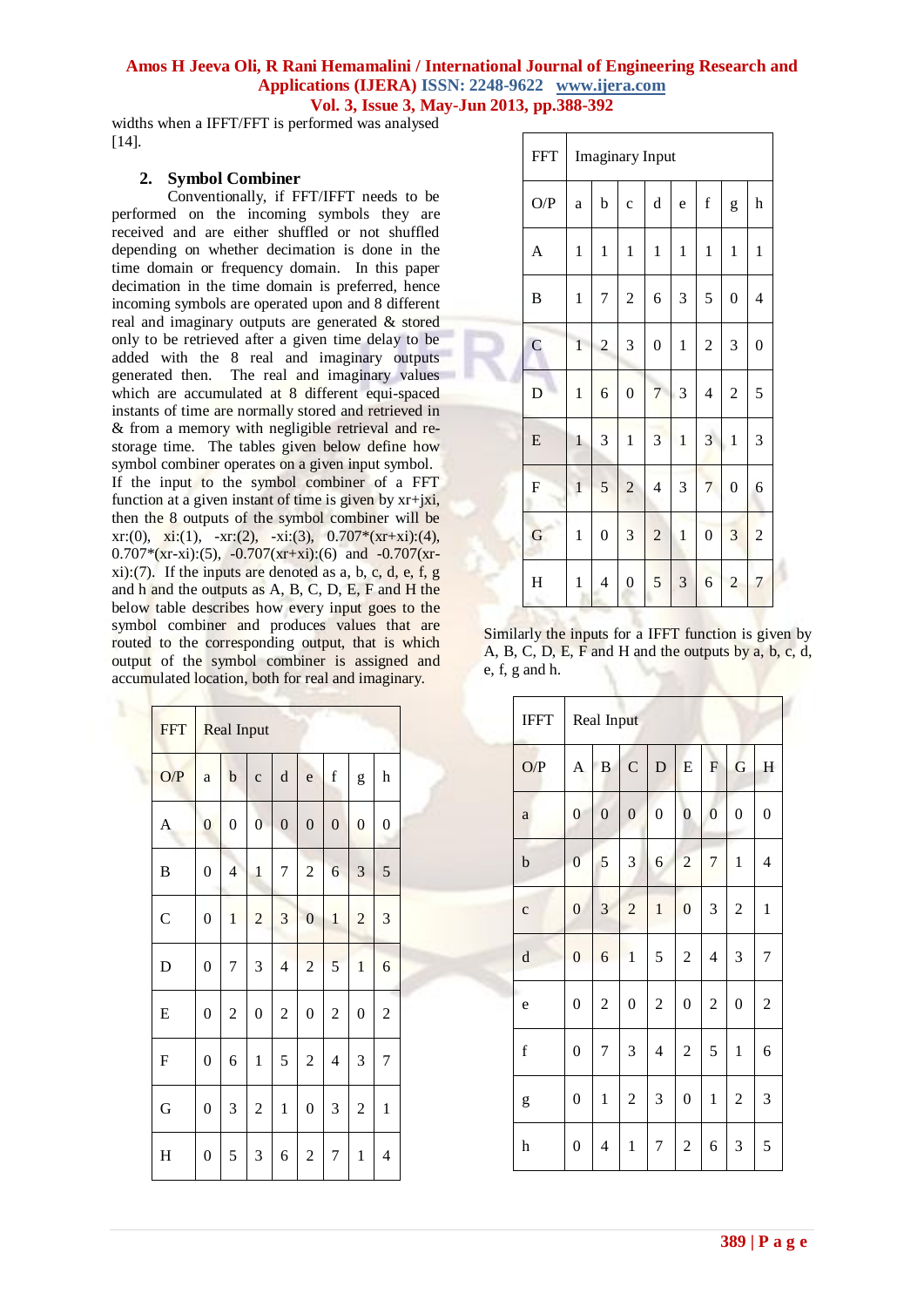The relationship between the inputs of symbol combiner with the outputs are given by the tables above and below for the real and imaginary parts separately respectively.

| <b>IFFT</b>                                                                                                                                                                                                                                                                                                                                                                                                                    | <b>Imaginary Input</b>    |                          |                  |                  |                         |                         |                  |                  |  |
|--------------------------------------------------------------------------------------------------------------------------------------------------------------------------------------------------------------------------------------------------------------------------------------------------------------------------------------------------------------------------------------------------------------------------------|---------------------------|--------------------------|------------------|------------------|-------------------------|-------------------------|------------------|------------------|--|
| O/P                                                                                                                                                                                                                                                                                                                                                                                                                            | $\boldsymbol{\mathsf{A}}$ | $\, {\bf B}$             | $\mathcal{C}$    | D                | ${\bf E}$               | $\mathbf F$             | G                | H                |  |
| a                                                                                                                                                                                                                                                                                                                                                                                                                              | 1                         | $\mathbf{1}$             | $\mathbf{1}$     | $\mathbf{1}$     | $\mathbf{1}$            | $\mathbf{1}$            | $\mathbf{1}$     | $\mathbf{1}$     |  |
| b                                                                                                                                                                                                                                                                                                                                                                                                                              | $\mathbf{1}$              | $\overline{\mathcal{L}}$ | $\boldsymbol{0}$ | 5                | $\overline{\mathbf{3}}$ | 6                       | $\overline{c}$   | $\overline{7}$   |  |
| $\mathbf c$                                                                                                                                                                                                                                                                                                                                                                                                                    | $\mathbf{1}$              | $\boldsymbol{0}$         | 3                | $\overline{c}$   | $\mathbf{1}$            | $\boldsymbol{0}$        | 3                | $\overline{2}$   |  |
| $\rm d$                                                                                                                                                                                                                                                                                                                                                                                                                        | $\mathbf{1}$              | 5                        | $\overline{2}$   | $\overline{4}$   | 3                       | $\overline{7}$          | $\boldsymbol{0}$ | 6                |  |
| e                                                                                                                                                                                                                                                                                                                                                                                                                              | $\mathbf{1}$              | 3                        | $\mathbf{1}$     | 3                | $\mathbf{1}$            | 3                       | $\mathbf{1}$     | 3                |  |
| $\mathbf f$                                                                                                                                                                                                                                                                                                                                                                                                                    | $\mathbf{1}$              | 6                        | $\boldsymbol{0}$ | $\overline{7}$   | 3                       | $\overline{\mathbf{4}}$ | $\overline{c}$   | 5                |  |
| $\mathbf{g}% _{T}=\mathbf{g}_{T}=\mathbf{g}_{T}=\mathbf{g}_{T}=\mathbf{g}_{T}=\mathbf{g}_{T}=\mathbf{g}_{T}=\mathbf{g}_{T}=\mathbf{g}_{T}=\mathbf{g}_{T}=\mathbf{g}_{T}=\mathbf{g}_{T}=\mathbf{g}_{T}=\mathbf{g}_{T}=\mathbf{g}_{T}=\mathbf{g}_{T}=\mathbf{g}_{T}=\mathbf{g}_{T}=\mathbf{g}_{T}=\mathbf{g}_{T}=\mathbf{g}_{T}=\mathbf{g}_{T}=\mathbf{g}_{T}=\mathbf{g}_{T}=\mathbf{g}_{T}=\mathbf{g}_{T}=\mathbf{g}_{T}=\math$ | $\mathbf{1}$              | $\overline{c}$           | 3                | $\boldsymbol{0}$ | $\,1$                   | $\overline{c}$          | 3                | $\boldsymbol{0}$ |  |
| $\mathbf h$                                                                                                                                                                                                                                                                                                                                                                                                                    | $\mathbf{1}$              | $\overline{7}$           | $\overline{c}$   | 6                | $\overline{3}$          | 5                       | $\boldsymbol{0}$ | $\overline{4}$   |  |

When the inputs of a FFT/IFFT function arrive with a time gap, the values generated by the symbol combiner will be stored, retrieved from a fast access memory and accumulated with the current set of symbol combiner outputs and restored.

#### **3. Part-by-part evaluation on arrival approach.**

The DFT operation which is given below is normally performed using FFT algorithm. But one of the features of the algorithm is that the inputs or outputs are shuffled and hence for the function to start, all the inputs should have arrived hence there is latency involved. In order to overcome this, the FFT and IFFT can be modified. Radix-2 FFT can be modified to adapt to Part-by-Part Evaluation-on-Arrival approach in order to overcome this latency. Using Radix -2 FFT for N=4 as the basic operation in the divide and conquer approach will alleviate the 4 point operation from multiplication, whereas while using Radix-2 FFT for N=8 as the basic operation will cause the 8 point operation to perform one multiplication. Then 4 point operations or 8 point operations can be used to perform a FFT for large value of N. The reason and the motivation for changing the FFT algorithm is to accommodate evaluation of FFT on arrival, so the calculations

need to take place quickly hence the need for reducing the multiplications. That is why the FFT was modified to both reduce multiplication and evaluate FFT on arrival.

Using a 4 point modified FFT as the basic FFT unit to perform a large N FFT has it advantage that it involves no multiplication. But to realize a large valued FFT the number of stages will increase. If the number of stages increases the number of onchip RAM accesses to fetch the twiddle factors increases. To reduce the number of RAM accesses (though relatively fast as it is on-chip) 8 point modified FFT is chosen as the basic FFT function. One inherent disadvantage is that a multiplier should be part of the symbol combiner which is in turn a part of the PPEA unit.



The PPEA unit involves a RAM which stores outputs of the symbol combiner as the inputs arrive. The stored data is periodically retrieved to be added to the symbol combiner outputs and stored back. For a 512 point FFT the input stage that is the PPEA unit will endeavour to perform 8 point FFT between inputs that arrive at 0,64, 128,192, 256, 320, 384, 448 instants of time. Since this is evaluation on arrival every input is operated on and they are stored in the memory locations that correspond to the input numbered above. This is done in order to perform 64 8 point FFTs. As any one of the above inputs arrive, the data stored in the locations numbered as above will be retrieved to perform one more step in the 8 point FFT. Since evaluation is done on arrival before one 8 point FFT is performed it will involve RAM read and write at least 7 times. But this does not cause a delay since they are done as the input is arriving and symbols are being assigned.

# **4. Divide and Conquer approach**

In order to realize a 512 point FFT, by 'divide and conquer' approach, it can be factored as 8x8x8. The input samples as they arrive undergo an 8 point FFT. The approach is similar to performing radix-8 but the difference lies in the fact that FFT or IFFT function is not started after the arrival of all the inputs but the function starts even as the first input arrives. The input samples as they arrive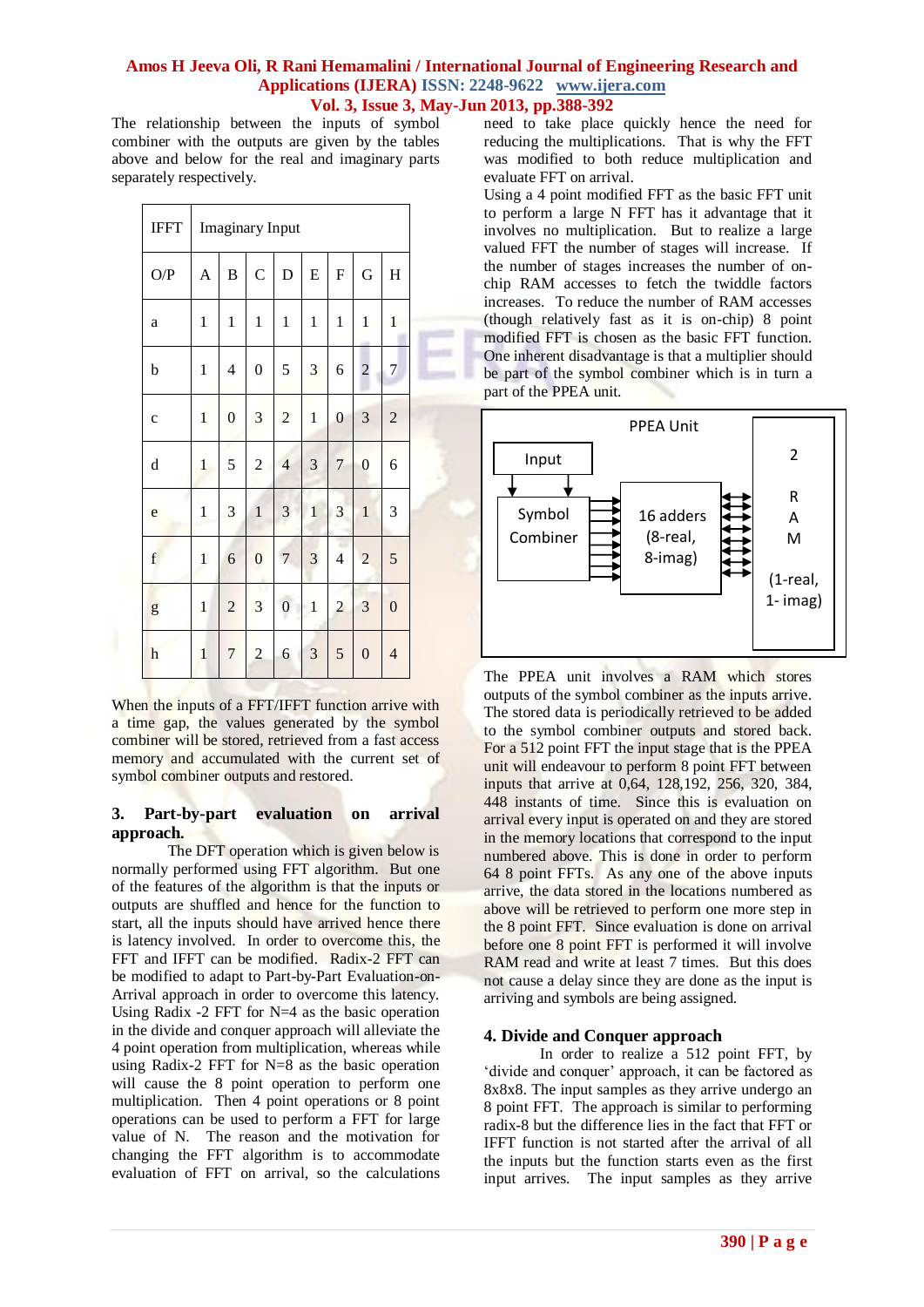undergo 8 point FFT operations, but the 8 points they correspond with will be 64 (512/8) input samples away, hence the symbol combining is performed and the results are stored temporarily to be retrieved and added to the symbol combiner outputs at the instants of arrival of consecutive inputs samples that are 64 samples away.

| $\bf{0}$         | $\mathbf{1}$ | $\sqrt{2}$ | . | 511 |
|------------------|--------------|------------|---|-----|
|                  |              |            |   |     |
| $\boldsymbol{0}$ | 8            | 16         | . | 504 |
| $\mathbf{1}$     | 9            | 17         | . | 505 |
| $\overline{2}$   | 10           | 18         | . | 506 |
| $\overline{3}$   | 11           | 19         | . | 507 |
| $\overline{4}$   | 12           | 20         | . | 508 |
| $\sqrt{5}$       | 13           | 21         | . | 509 |
| 6                | 14           | 22         |   | 510 |
| $\boldsymbol{7}$ | 15           | 23         | . | 511 |
|                  |              |            |   |     |
| $\boldsymbol{0}$ | 64           | 128        | . | 448 |
| 8                | 72           | 136        | . | 456 |
| 16               | 80           | 144        | . | 464 |
| 24               | 88           | 152        | . | 472 |
| 32               | 96           | 160        | . | 480 |
| 40               | 104          | 168        | . | 488 |
| 48               | 112          | 176        | . | 496 |
| 56               | 120          | 184        | . | 504 |
|                  |              |            |   |     |
| $\mathbf{1}$     | 65           | 129        | . | 449 |
| $\Omega$         | 72           | 127        |   | 157 |

| 9  | 73  | 137 | $\cdots$  | 457 |
|----|-----|-----|-----------|-----|
| 17 | 81  | 145 | $\ddotsc$ | 465 |
| 25 | 89  | 153 | $\cdots$  | 473 |
| 33 | 97  | 161 | $\ddotsc$ | 481 |
| 41 | 105 | 169 | .         | 489 |
| 49 | 113 | 177 |           | 497 |
| 57 | 121 | 185 | $\ddotsc$ | 505 |

**. . .**

| $\overline{7}$  | 71  | 135 | $\ddots$ | 455 |
|-----------------|-----|-----|----------|-----|
| 15              | 79  | 143 | .        | 463 |
| 23              | 87  | 151 | .        | 471 |
| 31              | 95  | 159 |          | 479 |
| 39              | 103 | 167 | .        | 487 |
| 47              | 111 | 175 | .        | 495 |
| 55              | 119 | 183 | .        | 503 |
| $\overline{63}$ | 127 | 191 |          | 511 |

The above tables clearly show that a 512 point FFT is first divided to form eight 64 point FFTs. Every 64 point FFT can be further divided into eight 8 point FFTs. A eight point FFT will have to be performed row wise in a 8 x 8 matrix, followed by multiplication of every element in the matrix by  $W_N^{\text{rlc1}}$ , where N=8 and r1=0 to 7 and c1=0 to 7. This is in turn followed by performing a column wise 8 point FFT. This, though it appears like any "divide and conquer" approach is done with the help

of the modified 8 point radix 2 FFT, hence can be performed as and when the final entries in the 8 locations of interest is made. This in turn will reduce the latency in waiting for a stage to complete and a partial PPEA is being used.

When this 3 step procedure of performing 8 row wise 8 point FFTs, followed by multiplication by twiddle factors and 8 column wise 8 point FFTs is completed a 64 point FFT has been performed. When this 3 step procedure is repeated eight 64 point FFT are performed. The results of these FFTs are stored in a 64 x 8 matrix for further manipulation. Conversion of eight 64 point FFTs in a 512 point FFT can be done with a help of a 2 step procedure namely, multiplying every entry in the 8 x 64 matrix is multiplied by a twiddle factor  $W_N^{\text{rlc1}}$ , where N=64 and r1=0 to 7 and c1=0 to 63 and following it by eight column wise 8 point FFTs. In the 3 step procedure to evaluate the 64 point FFTs and 2 step procedure to convert eight 64 point FFTs into 512 point FFT wherever 8 point FFTs are performed it is done with the help of the PPEA unit.

# **5. Conclusion**

The 512 point FFT/IFFT using the PPEA unit was realized in a Xilinx Spartan 3 FPGA. The usage of the smaller-sized eight-point FFTs for calculating the large 512-point FFT reduced the complexity of the FFT/IFFT function. The usage of the Part-by-Part-Evaluation-on-Arrival approach reduced the difference between time of arrival of the last of the input samples and the time at which the first output is calculated. This reduces the latency in the calculation of FFT/IFFT. This reduction in computational complexity and latency is evidenced in the device utilization details and the timing summary observed during synthesis based on the Spartan 3 target device chosen.

# **References**

- [1] Koushik Maharatna, Eckhard Grass, Ulrich Jagdhold, A 64 point Fourier Transform Chip for High speed Wireless Lan Application using OFDM *IEEE Journal of Solid State Circuits, Vol.39, No.3*
- [2] Shen Jui Huang, Sau Gee Chen A High throughput Radix-16 FFT processor with parallel and Normal input/output ordering for IEEE 802.15.3c (WPANS) systems *IEEE transactions on Circuits and systems I: regular papers*
- [3] Haining Jiang, Hanwen Luo, Jifeng Tian and Wentao Song, Design of an efficient FFT processor for OFDM *systems IEEE transactions on consumer electronics, Vol. 51, No. 4*
- [4] Xuan Guan, Yunsi Fei, Hai Lin Hierarchical Design of an Application-Specific Instruction Set Processor for High-Throughput and Scalable FFT *Processing*